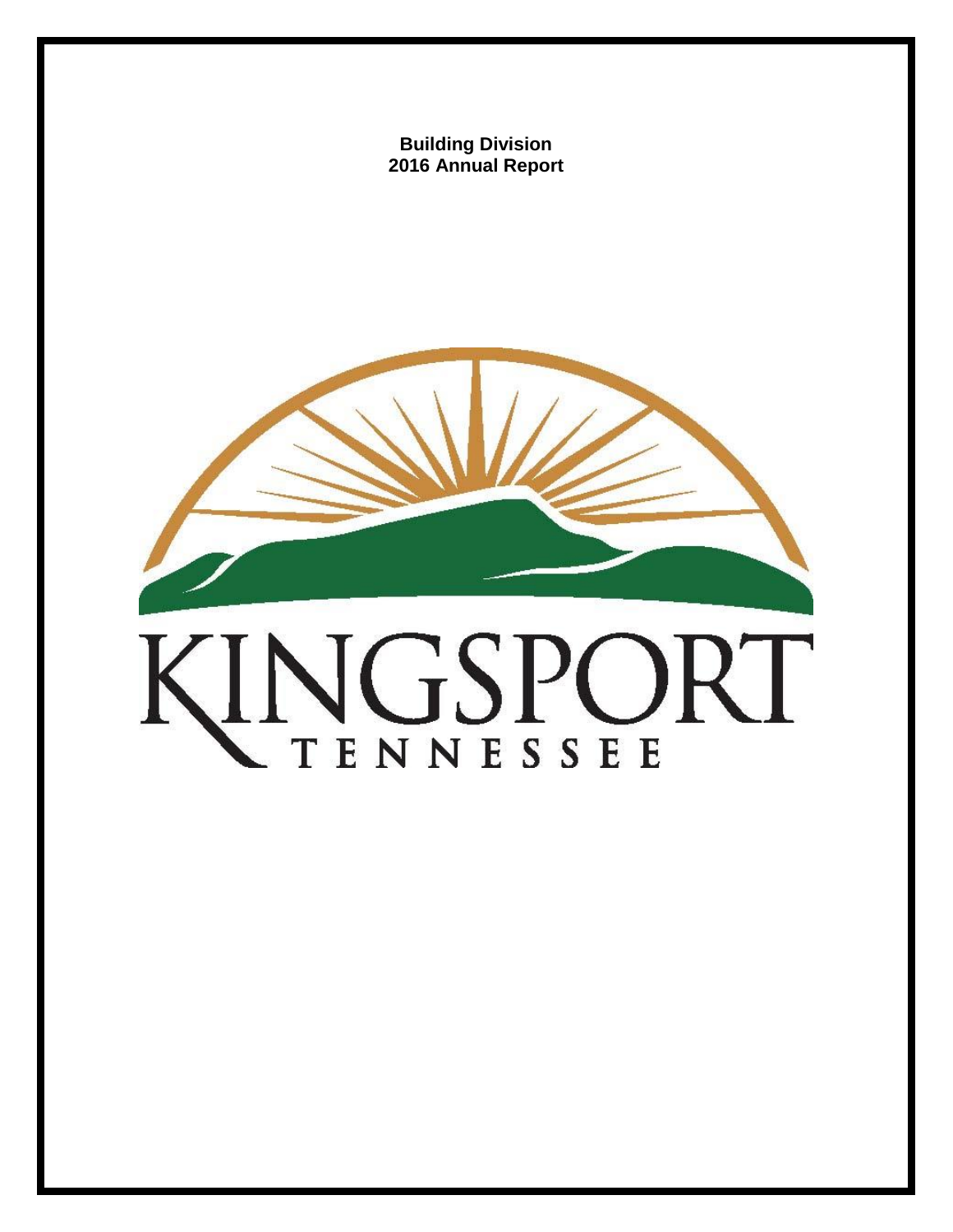Building codes have existed for over four thousand years. From early Babylonia through the height of the Roman Empire to the present day, the basic purpose and need of the code has remained the same:

- Protect lives by reducing potential hazards.
- Lower construction costs by creating uniformity.
- Create standards to establish predictability and consistent minimum standards.
- Contribute to the wellbeing of the community by preserving life and maintaining property values over time.

These four principles are our mission and we are dedicated to upholding them and serving the citizens of Kingsport.

> Building Division Staff Dee Morgan, Building Official Keith Bruner, Plans Reviewer Chris Ferrell, Senior Electrical Inspector Joel Spencer, Inspector II Kristen Hodgson, Secretary

The Kingsport Building Division issues an annual report at the end of each of calendar and fiscal year to summarize the department's activities regarding permitting, inspections, and substandard housing abatement. The report is also a useful tool in tracking and analyzing changes in the construction industry over time.

The construction industry is very dynamic and dependent upon several variables. When comparing annual totals over time, it is important to note statistical outliers can have extreme effects on averages. For example, the permit for the Eastman Corporate Business Center in 2013 set a record for construction value that will not likely be surpassed in the near future. Hailstorms in 2014 caused an unprecedented number of homes to be reroofed, increasing residential building permits by a hundredfold. While 2015 passed without any unusual or noteworthy activity, in 2016 the city experienced rapid growth in multi-family housing.

This report includes a review of all permits issued, a breakdown of new housing starts, a summary of inspections completed, a comparative revenue analysis and a discussion on code enforcement activities regarding dilapidated dwellings. Spreadsheets and charts are included to provide a visual representation of the data.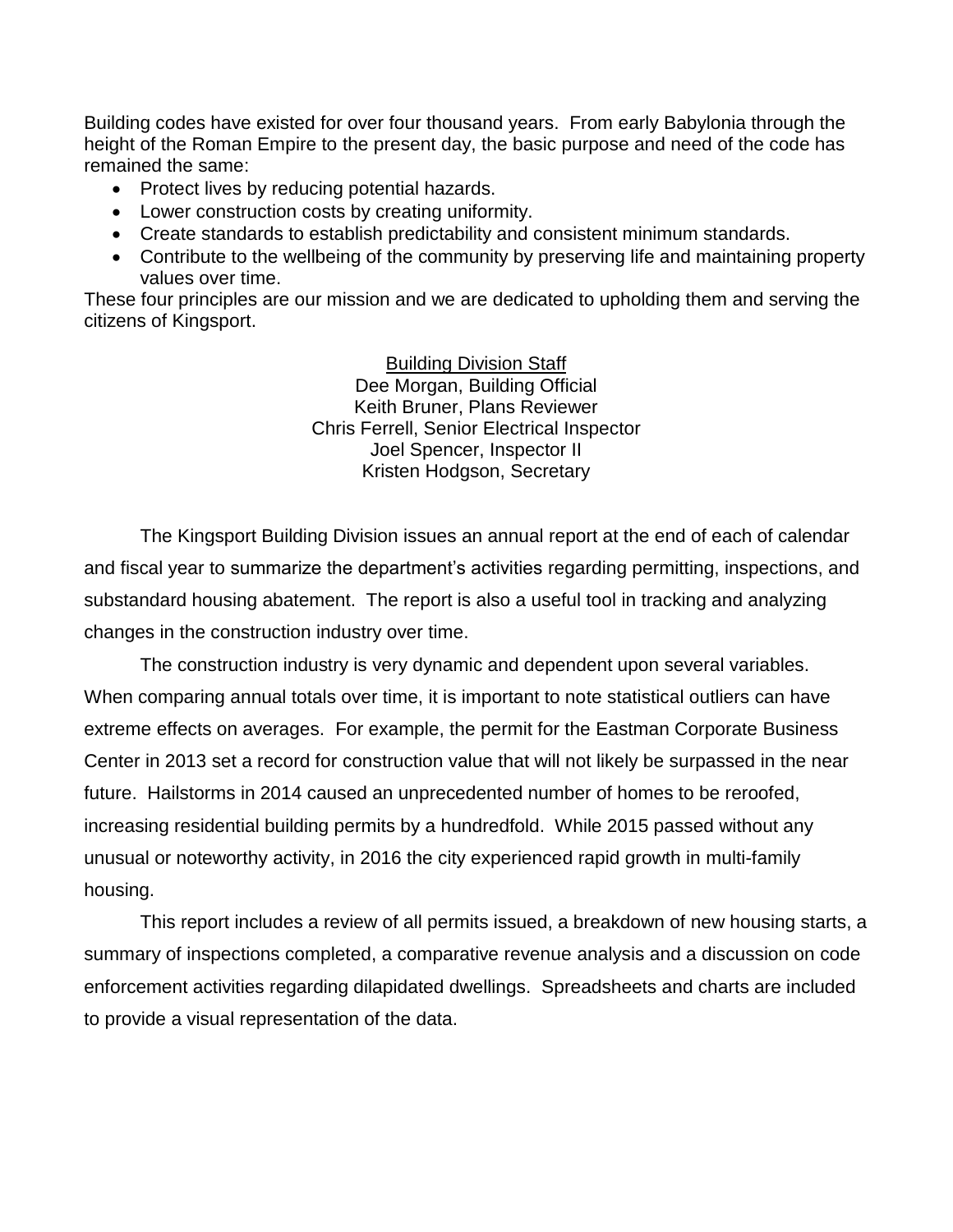## **PERMITS**

Building permits are issued for all new construction, additions and alternations to existing structures, and the installation of accessory structures such as carports and storage sheds. The valuation of the permits is based on the estimated construction cost, *not* the market value of the property upon completion of construction. The following compares building permit categories by volume and construction cost for the past two years.

|                                |                | 2015         | 2016           |               |
|--------------------------------|----------------|--------------|----------------|---------------|
|                                | Count          | Value        | Count          | Value         |
| RESIDENTIAL PERMITS:           |                |              |                |               |
| <b>Accessory Structures</b>    | 159            | 2,207,277    | 144            | \$2,280,586   |
| <b>Residential Additions</b>   | 30             | 1,545,631    | 37             | 1,634,752     |
| <b>Residential Alterations</b> | 101            | 2,291,157    | 75             | 2,154,443     |
| New Single-Family              | 76             | 18,960,641   | 88             | 22,290,687    |
| New Multi-Family               |                |              | 35             | 26,858,308    |
| New Duplex                     | $\overline{2}$ | 420,000      | $\overline{4}$ | 480,000       |
| <b>Residential Roofs</b>       | 166            | 1,479,887    | 52             | 306,850       |
| <b>COMMERCIAL PERMITS:</b>     |                |              |                |               |
| <b>Commercial Additions</b>    | 11             | 6,532,720    | 10             | 2,238,393     |
| <b>Commercial Alterations</b>  | 77             | 21,707,328   | 55             | 11,899,418    |
| Additions/Alterations Churches | $\overline{7}$ | 5,185,491    | $\mathbf{1}$   | 349,973       |
| Additions/Alterations Schools  | $\mathbf{1}$   | 537,186      | $\mathbf{1}$   | 1,355,976     |
| New Hospital/Nursing Home      |                |              | 1              | 3,453,761     |
| New Industrial                 | $\overline{4}$ | 3,131,255    | $\overline{2}$ | 13,774,962    |
| New NonResidential/Public      | $1\,$          | 335,600      | $\mathbf{1}$   | 414,450       |
| New Proffesional/Medical/Bank  | $\mathbf{1}$   | 2,900,000    | 3              | 8,594,286     |
| New Retail/Restaurant          | 10             | 9,166,540    | $\overline{2}$ | 1,342,000     |
| New School/Museum/Library      |                |              | $\mathbf{1}$   | 2,598,000     |
| <b>New Service Station</b>     | $\overline{2}$ | 1,256,000    |                |               |
| New Social/Amusement           | $\mathbf 1$    | 199,999      | $\mathbf{1}$   | 1,245,300     |
| New Structure/Pool/Dock        |                |              | $\mathbf{1}$   | 77,357        |
| Commercial Roof                | 30             | 1,483,508    | 16             | 777,802       |
| OTHER:                         |                |              |                |               |
| Communication Tower            | 7              | 169,150      | 6              | 267,884       |
| Foundation Only                | 5              | 721,948      | 30             | 4,042,771     |
| Grading                        | 14             | 3,670,132    | 5              | 1,189,340     |
| Non-Housekeeping Shelters      | 10             | 3,592,081    | 6              | 1,142,845     |
| <b>TOTAL</b>                   | 715            | \$87,493,531 | 577            | \$110,770,144 |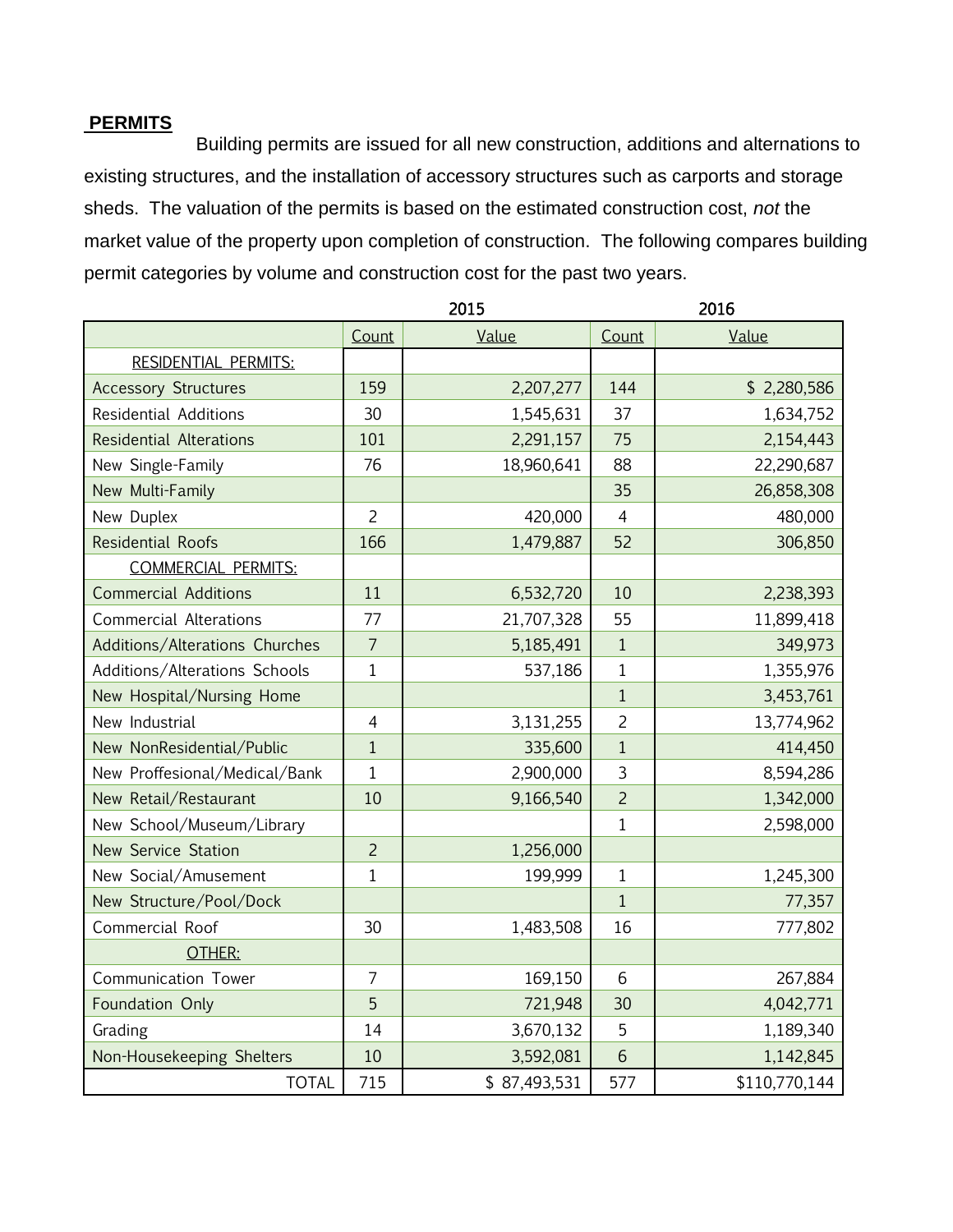A total of 577 building permits were issued with a total construction value of \$110,770,144. In 2015, 715 building permits were issued valued at \$87,493,531. While the total number of permits issued decreased, estimated construction valuation increased by over \$23 million.

Building permits represent just a fraction of the permits that are reviewed, processed, and issued each year. In addition to building permits, there were 695 electric permits, 514 mechanical permits, 409 plumbing permits, and 115 miscellaneous permits. Miscellaneous permits include advertising banners, demolitions, signs, and event tents. The grand total of permits issued for 2016 was 2310.

#### **REVENUE**

The annual revenue for the building division was \$515,849. Permit fees account for \$495,503, while plans review fees totaled \$20,346. Compared to the previous year's total of \$421,019; revenues increased by \$94,830.

The following chart demonstrates the revenue trend over the past 5 years. Note the high value in 2013 is mainly attributed to a single project, the Eastman Corporate Business Center.

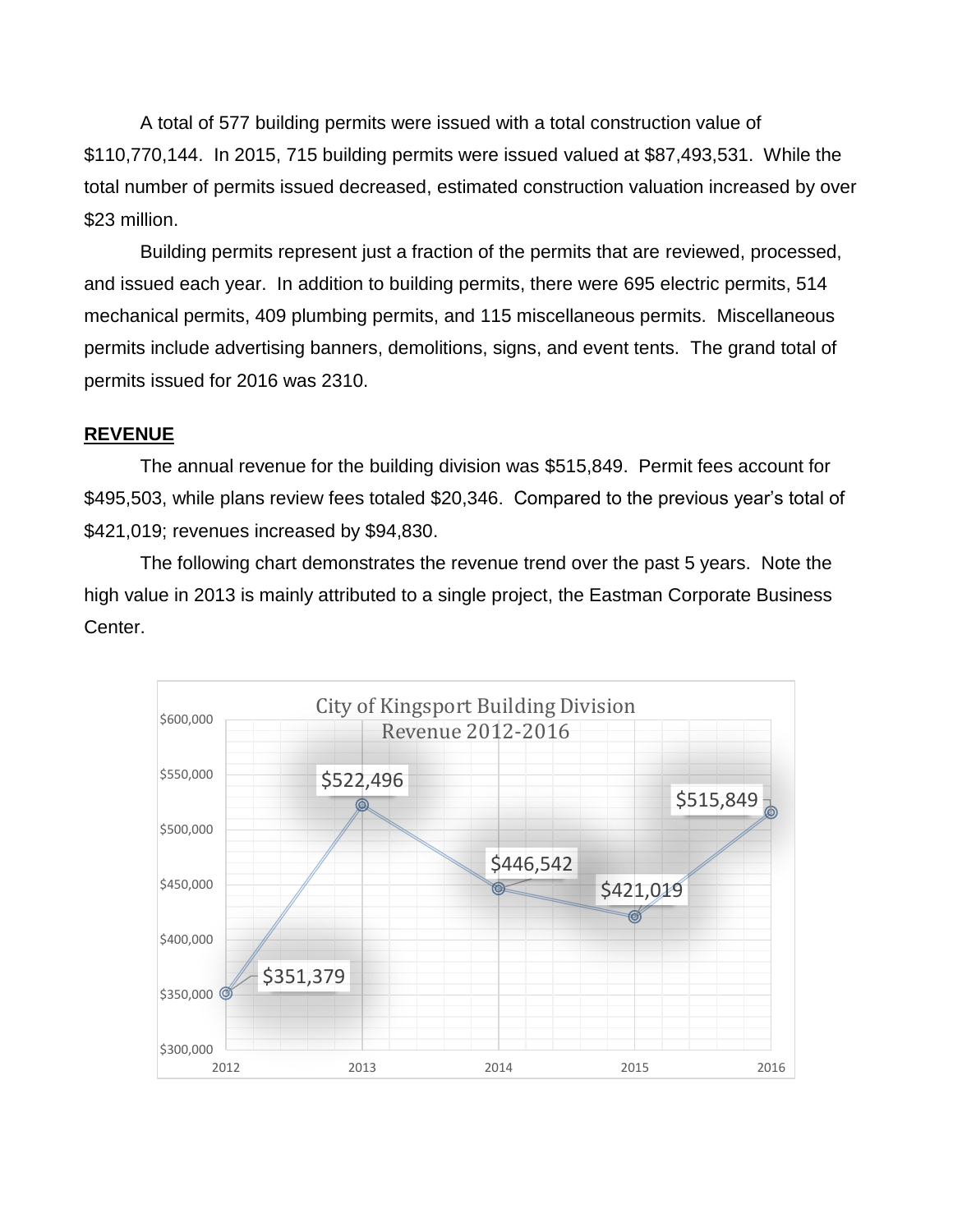#### **NEW COMMERCIAL**

Eighteen permits were issued for new commercial development with a total construction value of \$32,642,961. The largest was for a new industrial building within Eastman valued at \$13,681,897. The top five new commercial permits illustrate the diversity of Kingsport's economy, with investments made in education, healthcare, industry, and banking.

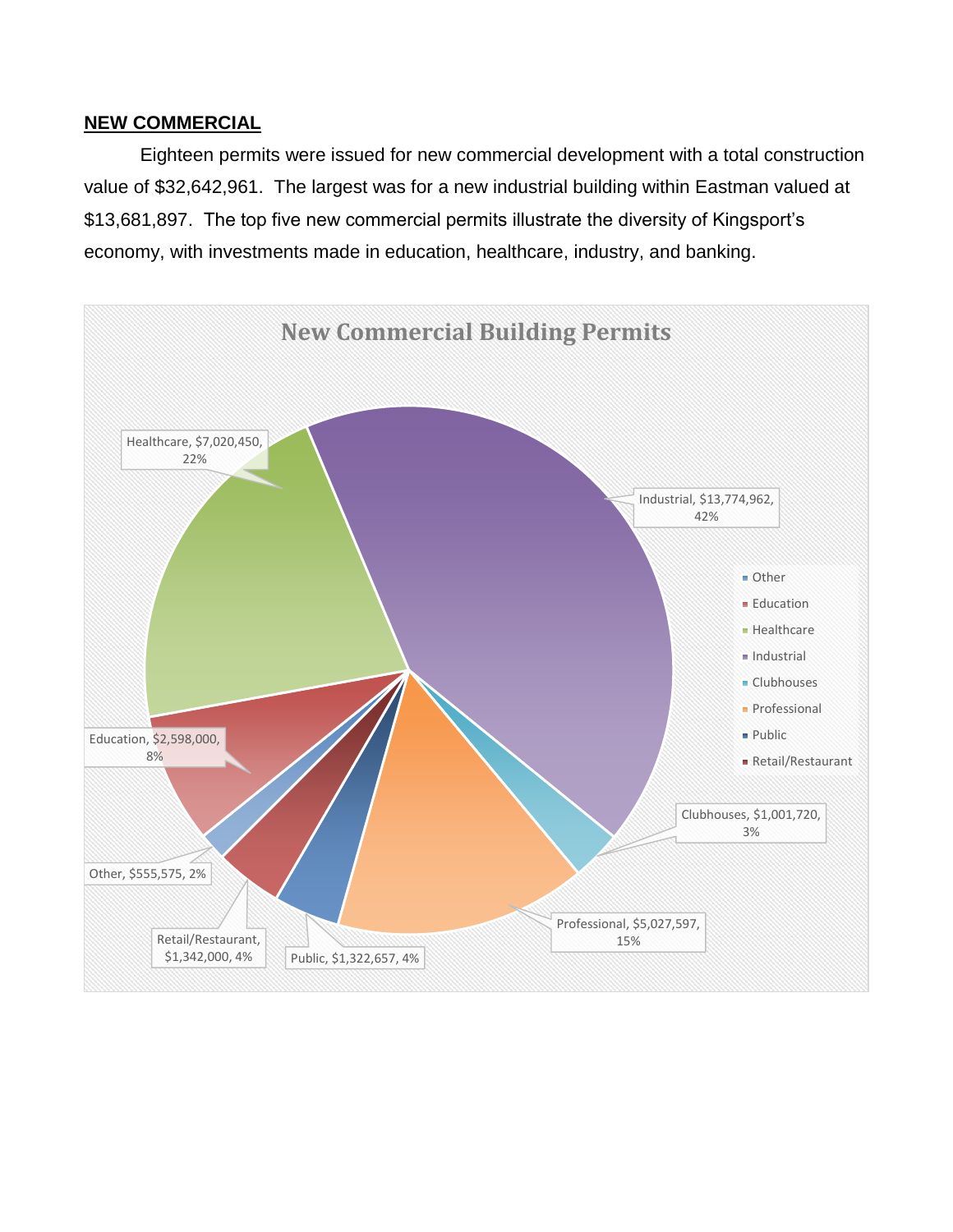The top 5 new commercial permits by construction cost are:

|                   |                                 | <b>CONSTRUCTION</b> |
|-------------------|---------------------------------|---------------------|
| <b>ADDRESS</b>    | <b>OWNER</b>                    | <b>VALUE</b>        |
| 1750 Lincoln St   |                                 |                     |
| <b>B645</b>       | <b>EASTMAN CHEMICAL COMPANY</b> | \$13,681,897        |
| 301 E Center St   | <b>BANK OF TENNESSEE</b>        | \$3,824,000         |
| 430 W Ravine Rd   | <b>ASSOCIATED ORTHOPEDICS</b>   | \$3,566,689         |
| 100 Netherland Ln | <b>ASBURY CENTERS</b>           | \$3,453,761         |
| 305 W Main St     | <b>RCAM</b>                     | \$2,598,000         |

## **ADDITIONS/ALTERATIONS**

This category contains all types of renovations, additions, and structural changes. A total of 112 residential permits were issued valued at \$3,789,195. Thirty-seven were for additions, and 75 were remodels.

Ten permits for commercial additions were valued at \$2,238,393, while 55 renovation permits were valued at \$11,899,418.

| <b>ADDRESS</b>    | <b>OWNER</b>                        | <b>VALUE</b> |
|-------------------|-------------------------------------|--------------|
| 1113 Konnarock Rd | City of Kingsport Water/Waste Water | \$1,593,370  |
| 100 Netherland Ln | <b>Asbury Centers</b>               | \$1,500,000  |
| 914 Broad St      | <b>Specialty OB-GYN</b>             | \$1,008,573  |
| 2217 E Stone Dr   | Kingsport Honda                     | \$1,000,000  |
| 2000 Brookside Dr | Indian Path Hospital                | \$820,500    |

The 5 largest commercial renovation permits were:

## **NEW RESIDENTIAL**

New housing starts are indicative of the growth and stability of an area. A total of 88 permits were issued for new single-family dwellings, an increase of 12 permits from 2015, with a total construction value of \$22,290,687. Compared to the previous year, the total value for single-family housing starts increased \$3,330,046; while the average cost per home increased from \$249,482 to \$253,303. Over half of the homes permitted had a construction cost between \$200,000 and \$400,000.

Leading the residential development was the Edinburgh community in Rock Springs with 24 new housing starts. Polo Fields and Riverwatch both added 6 new homes, 5 were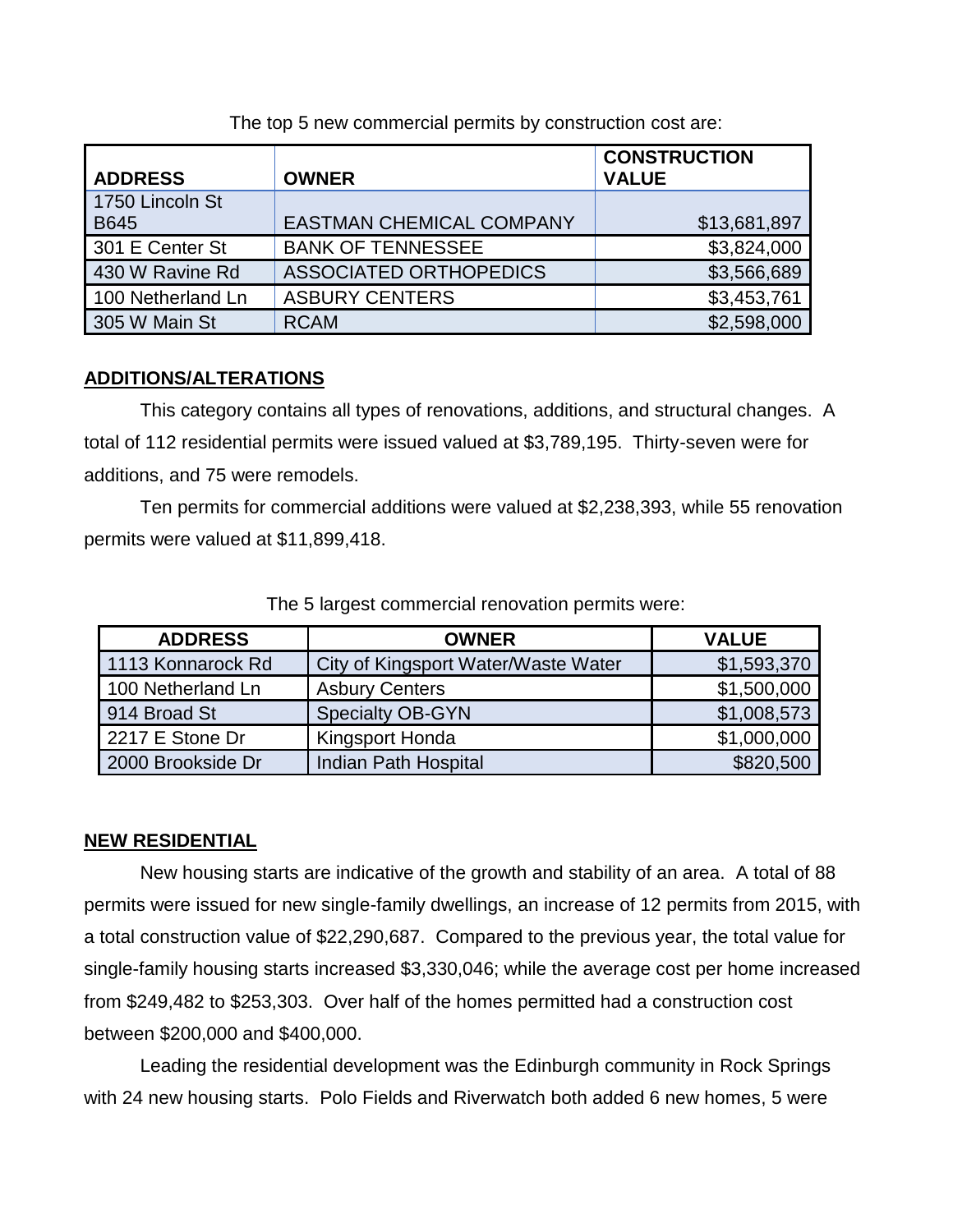permitted in Windridge, and 4 were built in Anchor Point. Community development organizations built 5 new homes, 2 each by Appalachia Service Project and Eastern Eight and one by Holston Habitat for Humanity.

Multi-family housing experienced unprecedented growth with 36 new buildings adding a total of 557 apartment units. The total construction value was \$27,905,905. By development, the following were permitted:

| <b>Development</b>          | <b>Construction Value</b> | # Units | # Buildings    |
|-----------------------------|---------------------------|---------|----------------|
| <b>Riverbend Villas</b>     | \$13,061,538*             | 265     | 22             |
| Overlook at Indian Trail    | \$9,520,367               | 168     |                |
| The Retreat at Meadowview   | \$3,029,000               | 72      | 3              |
| <b>Bloomingdale Terrace</b> | \$1,245,000               | 24      | $\overline{2}$ |
| 657 Arch St                 | \$600,000                 | 18      |                |
| 414 Eastley Ct              | \$450,000                 | 10      |                |

\* The foundations were permitted separately from the buildings for the Riverbend Villas development. This number reflects the combined total. Foundation costs were \$1,047,597.

In addition to the housing units, the Riverbend, Overlook, and Retreat developments also built clubhouses. Those permits are categorized as other commercial, not multi-family.

#### **INSPECTIONS**

Inspectors performed 5945 on-site construction inspections, an increase of 269 from the previous year. The increasing demand for inspections is largely attributed to the high volume of multi-family housing currently under construction.

Inspections are reported by category. There were 1336 general building inspections performed, these include foundations and footings, framing, insulation, roofs, and final inspections. There were 2206 electrical inspections; rough-in and final inspections are required for all new construction and renovation projects. Electrical service upgrades and meter replacements also require inspections. There were 1334 mechanical inspections performed. The mechanical category is the most diverse, including everything from heat pump and furnace installation or replacement, ductwork, natural and propane gas accessories and piping, to commercial and industrial equipment. Plumbing permits accounted for 1069 inspections. New construction and renovations require plumbing rough-in and final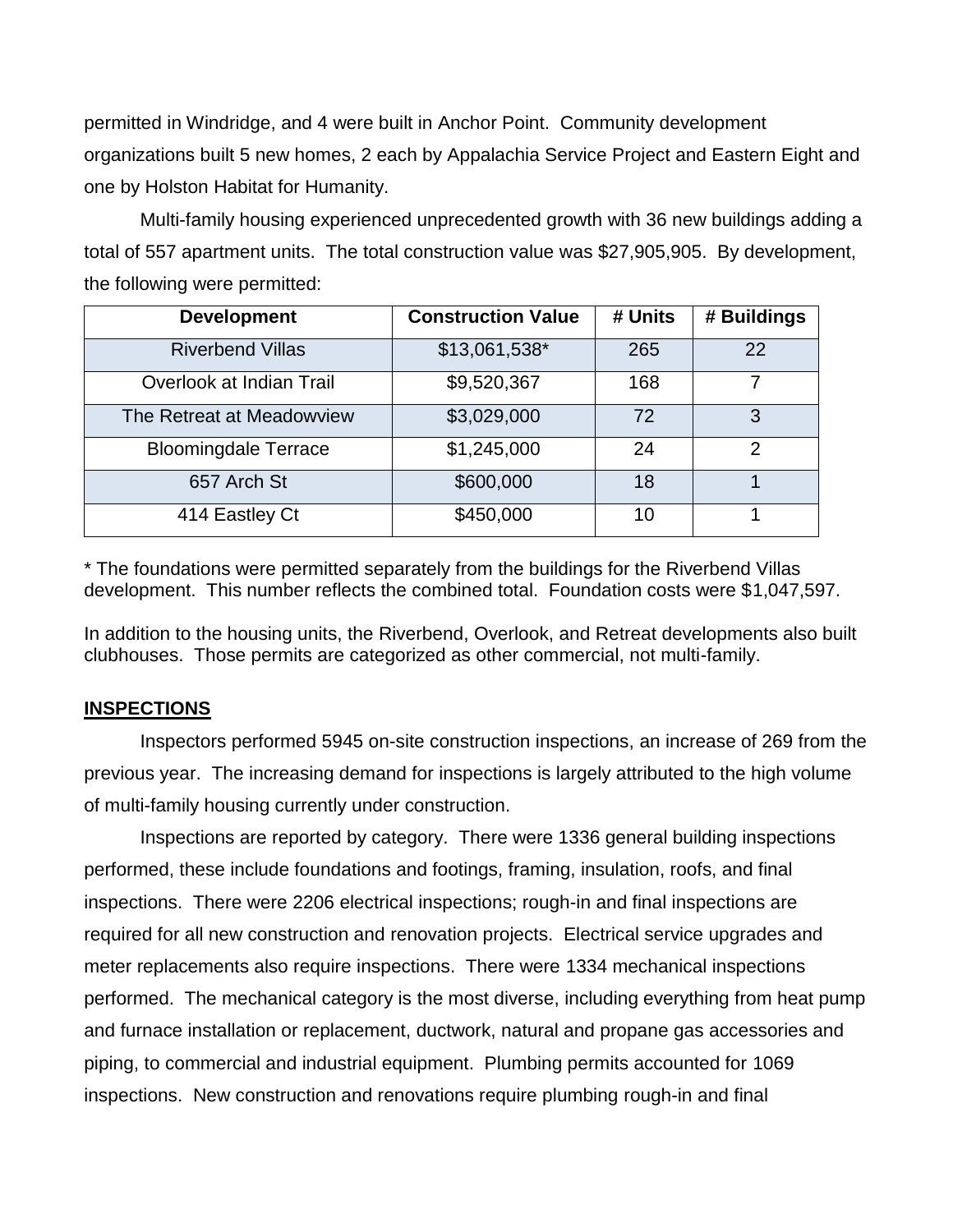inspections. Also, all new or replacement sewer connections must be permitted and inspected. These totals reflect only construction related inspections on permitted projects. They do not include assistance to various city departments, advice calls to contractors and homeowners, or responses to general citizen inquiries and complaints.



Inspections performed in relation to permits issued over the past five years:

# **SUBSTANDARD HOUSING ABATEMENT**

The Building Division is dedicated to improving our community through substandard housing abatement. Suspect properties are identified through the cooperative efforts of inspectors, other city departments, and citizen complaints. Once a property has been targeted as dilapidated, the department works with property owners to ensure the property is brought into code compliance for the safety of the neighborhood and citizens. While rehabilitation is